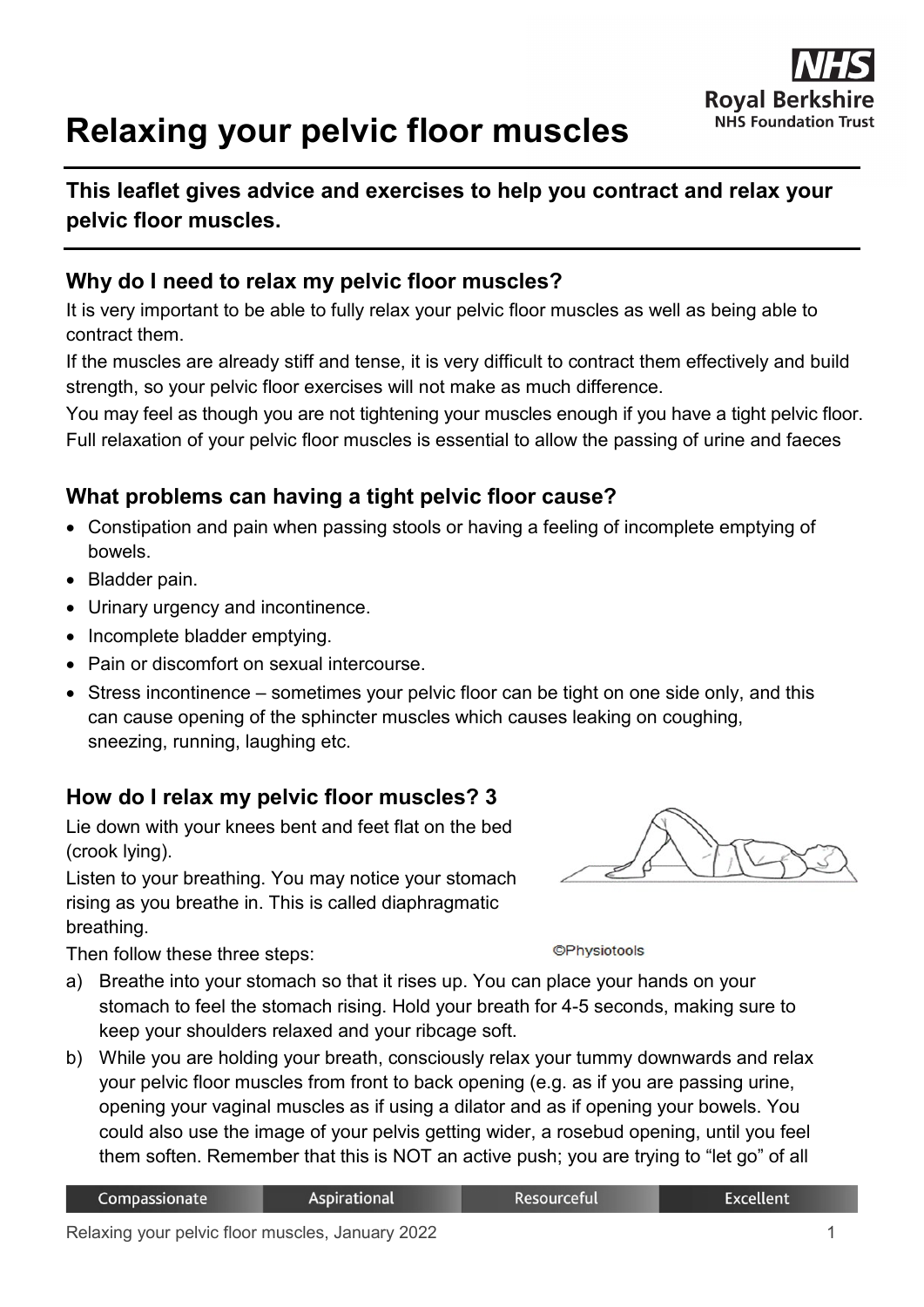the muscles instead.

c) Then 'sigh' the breath out, with an open mouth as if steaming up a window. This should be completely passive in nature.

The above technique does require lots of practice and concentration to begin with. Once you are able to do this consistently, incorporate it into your pelvic floor muscle training by **relaxing your pelvic floor muscles on the in-breath, and contracting them on the out- breath**. If you are doing slow contractions, remember to take normal breaths in between each contraction. Alternatively you can complete this exercise sitting in a comfortable and supported position.

# **Other helpful tips:**

1. **Perineal massage** can be helpful in stretching out any scar tissue if you had any previous surgeries or had stitches during childbirth.

## **Instructions for perineal massage:**

- You or your partner can carry out perineal massage.
- Wash your hands and keep fingernails short.
- Relax in a private place and sit with your knees bent in an upright position, leaning on some pillows for back support if preferred.
- It can be helpful to start following a shower or bath.
- Use a lubricant such a vitamin E (avoid nut based oils if you have a known allergy)
- Place lubricated thumbs or thumb 1 to 1.5 inches inside your vagina.



- Press down towards the anus and to the side, hold for about 1-2 minutes until you feel a slight stretching. With your thumbs, slowly massage the lower half of the vagina using a 'u' shaped movement, while focusing on relaxing.
- You will notice the area becoming more stretchy as you get used to practising the technique.
- There are no known risks for massaging your perineum, but you should not perform perineal massage if you have vaginal thrush (candida), genital herpes or any other vaginal infection. If you suspect you have any of these conditions then please consult your GP.
- 2. **Internal trigger point massage** of the pelvic floor can sometimes be helpful for tight pelvic floor muscles.

### **Instructions for internal trigger point massage:**

• In a comfortable position, as above, insert a finger into the vagina and feel for any tender points in the muscles. If you get any pain or pressure around your bladder or back passage area, press and hold on that point until the pressure decreases. Then move on to different points, if any. If you do not feel pressure or pain in the other areas, you do not need to do this.

Resourceful

**Excellent**